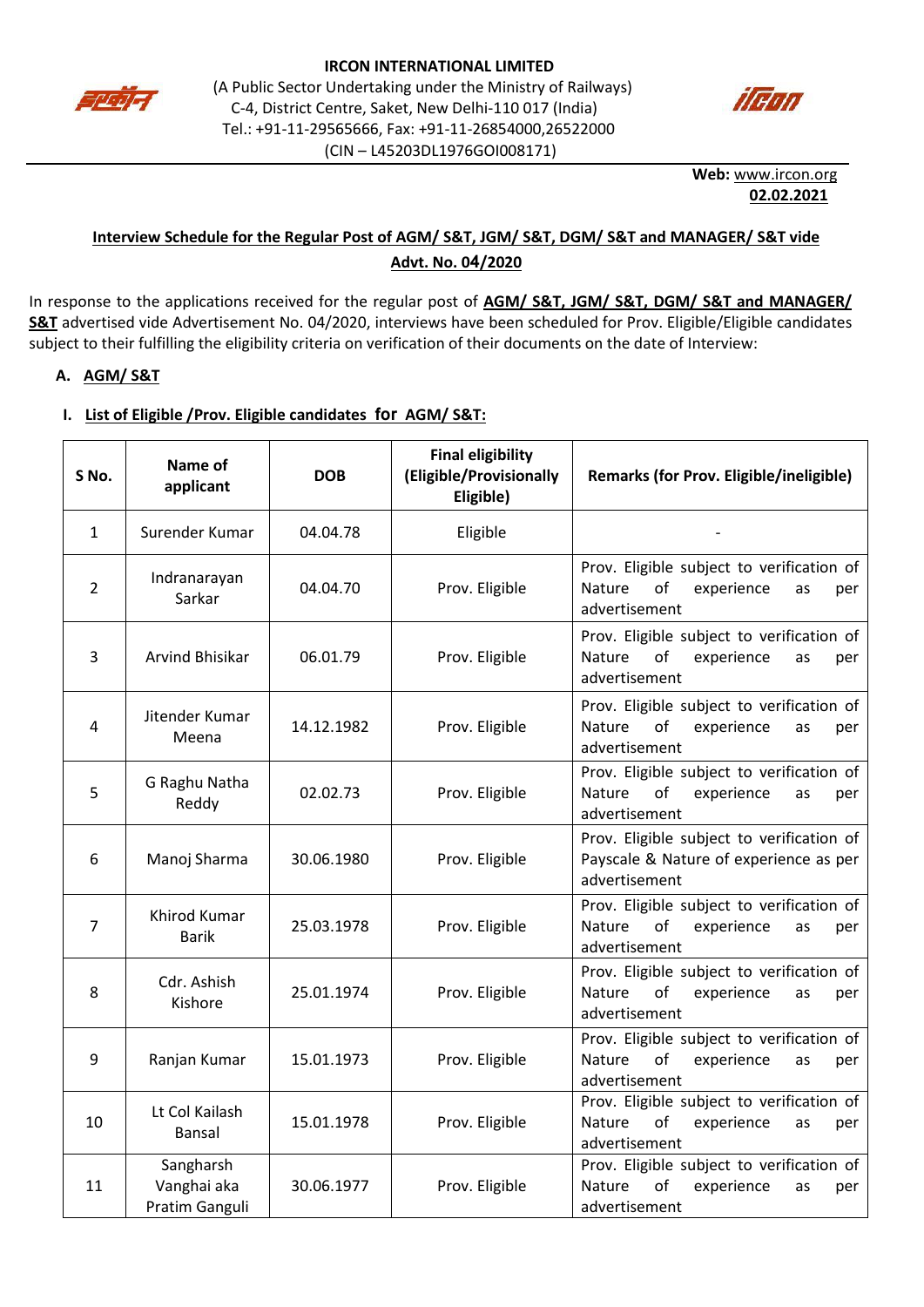| 12 | Ranjit Kumar<br>Singh               | 04.09.74   | Prov. Eligible | Prov. Eligible subject to verification of<br>of<br>experience<br><b>Nature</b><br>as<br>per<br>advertisement                                                       |
|----|-------------------------------------|------------|----------------|--------------------------------------------------------------------------------------------------------------------------------------------------------------------|
| 13 | Manoj Nagar                         | 12.01.70   | Prov. Eligible | Prov. Eligible subject to verification of<br>of<br><b>Nature</b><br>experience<br>as<br>per<br>advertisement                                                       |
| 14 | Jagdish Kumar                       | 21.04.1966 | Prov. Eligible | Prov. Eligible subject to verification of<br>Graduation Certificate/Degrees &<br>Marksheets, Payscale Certificate, No. of<br>years of Experience Certificate Regd. |
| 15 | Solanki<br>Vinodkumar<br>Ganeshbhai | 10.03.69   | Prov. Eligible | Prov. Eligible subject to verification of<br>of<br><b>Nature</b><br>experience<br>as<br>per<br>advertisement                                                       |
| 16 | Alok Tewari                         | 25.06.1972 | Prov. Eligible | Prov. Eligible subject to verification of<br>of<br>experience<br><b>Nature</b><br>as<br>per<br>advertisement                                                       |
| 17 | PNV Sriniyasa Rao                   | 05.02.71   | Prov. Eligible | Prov. Eligible subject to verification of<br>of<br>experience<br><b>Nature</b><br>as<br>per<br>advertisement                                                       |

### **II. List of Ineligible Candidates for AGM/ S&T:**

The following candidates are not found eligible as per the criteria laid down in advertisement:

| S No.          | Name of<br>applicant  | <b>DOB</b> | <b>Final eligibility</b> | Remarks (for Prov. Eligible/ineligible)                                                                                              |
|----------------|-----------------------|------------|--------------------------|--------------------------------------------------------------------------------------------------------------------------------------|
| 1              | Anil Sankhla          | 15.07.1979 | Ineligible               | of<br>matching<br>Not<br>total<br>length<br>of<br>&<br>Experience,<br><b>CTC</b><br>Nature<br>experience is not as per advertisement |
| $\overline{2}$ | Mukesh Kumar<br>Suman | 31.12.1978 | Ineligible               | Not matching length of Experience<br>Criteria                                                                                        |
| 3              | <b>Anurag Mittal</b>  | 09.03.78   | Ineligible               | Not matching length of Experience<br>Criteria, Nature of experience is not as<br>per advertisement                                   |
| 4              | Vikas Agrawal         | 12.03.80   | Ineligible               | Not matching CTC Criteria, Nature of<br>experience is not as per advertisement                                                       |
| 5              | Ashok kumar<br>Yadav  | 27.09.1974 | Ineligible               | matching Payscale criteria<br>Not<br>- &<br>Nature of experience is not as per<br>advertisement                                      |
| 6              | Vikeesh Gupta         | 19.11.1974 | Ineligible               | Graduation percentage is less than<br>60%; Nature of experience is not as per<br>advertisement                                       |

#### **B. JGM/ S&T**

## **I. List of Eligible /Prov. Eligible candidates for JGM/ S&T:**

| S No. | Name of<br>applicant  | <b>DOB</b> | <b>Final eligibility</b><br>(Eligible/Provisionally<br>Eligible) | <b>Remarks (for Prov. Eligible/ineligible)</b> |
|-------|-----------------------|------------|------------------------------------------------------------------|------------------------------------------------|
|       | Devesh Kumar<br>Meena | 20.02.1983 | Eligible                                                         | $\overline{\phantom{0}}$                       |
|       | Mukesh Kumar<br>Suman | 31.12.1978 | Eligible                                                         | $\overline{\phantom{0}}$                       |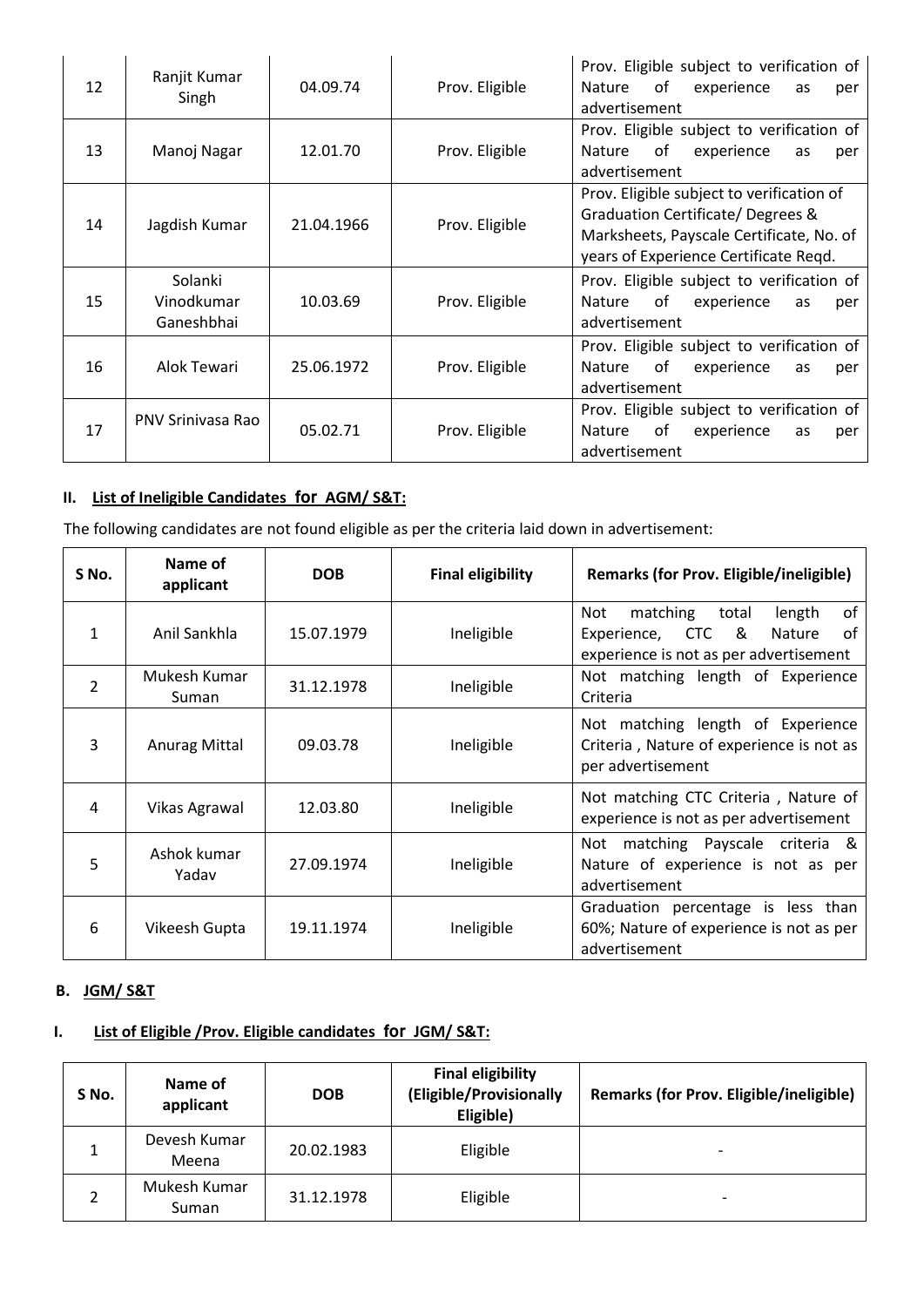| 3              | Kamal Kumar<br>Kalsi   | 20.09.1978 | Eligible       |                                                                                                                             |
|----------------|------------------------|------------|----------------|-----------------------------------------------------------------------------------------------------------------------------|
| 4              | Nitin Kumar Garg       | 06.05.77   | Prov. Eligible | Prov. Eligible subject to verification of<br>Payscale & Nature of experience as<br>per advertisement                        |
| 5              | Manish Kumar<br>Singh  | 07.01.75   | Prov. Eligible | Prov. Eligible subject to verification of<br>Nature<br>of<br>experience<br>as<br>per<br>advertisement                       |
| 6              | Anil Sankhla           | 15.07.1979 | Prov. Eligible | Prov. Eligible subject to verification of<br>Nature<br>of<br>experience<br>as<br>per<br>advertisement                       |
| $\overline{7}$ | Tarun Ahuja            | 03.08.80   | Prov. Eligible | Prov. Eligible subject to verification of<br>Nature<br>of<br>experience<br>as<br>per<br>advertisement                       |
| 8              | Urla Sekhar            | 20.06.1975 | Prov. Eligible | Prov. Eligible subject to verification of<br>No. of yrs in current Payscale & Nature<br>of experience as per advertisement. |
| 9              | Surender Kumar         | 09.10.82   | Prov. Eligible | Prov. Eligible subject to verification of<br>CTC and Nature of experience is per<br>advertisement.                          |
| 10             | Nikhil Verma           | 18.09.1980 | Prov. Eligible | Prov. Eligible subject to verification of<br>experience<br>Nature<br>of<br>as<br>per<br>advertisement                       |
| 11             | Rajiv Upadhyay         | 20.06.1983 | Prov. Eligible | Prov. Eligible subject to verification of<br>Nature<br>of<br>experience<br>as<br>per<br>advertisement                       |
| 12             | Lalit Godara           | 15.07.1985 | Prov. Eligible | Prov. Eligible subject to verification of<br>Nature<br>of<br>experience<br>as<br>per<br>advertisement                       |
| 13             | Ravi Shankar<br>Pandey | 01.01.82   | Prov. Eligible | Prov. Eligible subject to verification of<br>complete Work Experience                                                       |
| 14             | Samrendra<br>Kumar     | 03.01.81   | Prov. Eligible | Prov. Eligible subject to verification of<br>Nature<br>of<br>experience<br>as<br>per<br>advertisement                       |
| 15             | Ram Balak<br>Raman     | 05.09.78   | Prov. Eligible | Prov. Eligible subject to verification of<br>Nature<br>of<br>experience<br>as<br>per<br>advertisement                       |
| 16             | Man Mohan<br>Vaishya   | 02.01.82   | Prov. Eligible | Prov. Eligible subject to verification of<br>Nature<br>of<br>experience<br>as<br>per<br>advertisement                       |
| 17             | Gaurav Sharma          | 15.08.1983 | Prov. Eligible | Prov. Eligible subject to verification of<br>Nature<br>of<br>experience<br>as<br>per<br>advertisement                       |

## **II. List of Ineligible Candidates for JGM/ S&T:**

The following candidates are not found eligible as per the criteria laid down in advertisement:

| S No. | Name of applicant | <b>DOB</b> | <b>Final eligibility</b> | <b>Remarks (for Prov. Eligible/ineligible)</b>                                   |
|-------|-------------------|------------|--------------------------|----------------------------------------------------------------------------------|
|       | Deepesh Sinha     | 20.01.1983 | Ineligible               | Not matching CTC as per advertisement                                            |
|       | Vikash Singhal    | 12.08.84   | Ineligible               | length of Experience<br>Not matching<br>criteria                                 |
|       | Hendry Charles A. | 06.07.82   | Ineligible               | Experience is less than 2 years in PSU<br>and Nature of experience is not as per |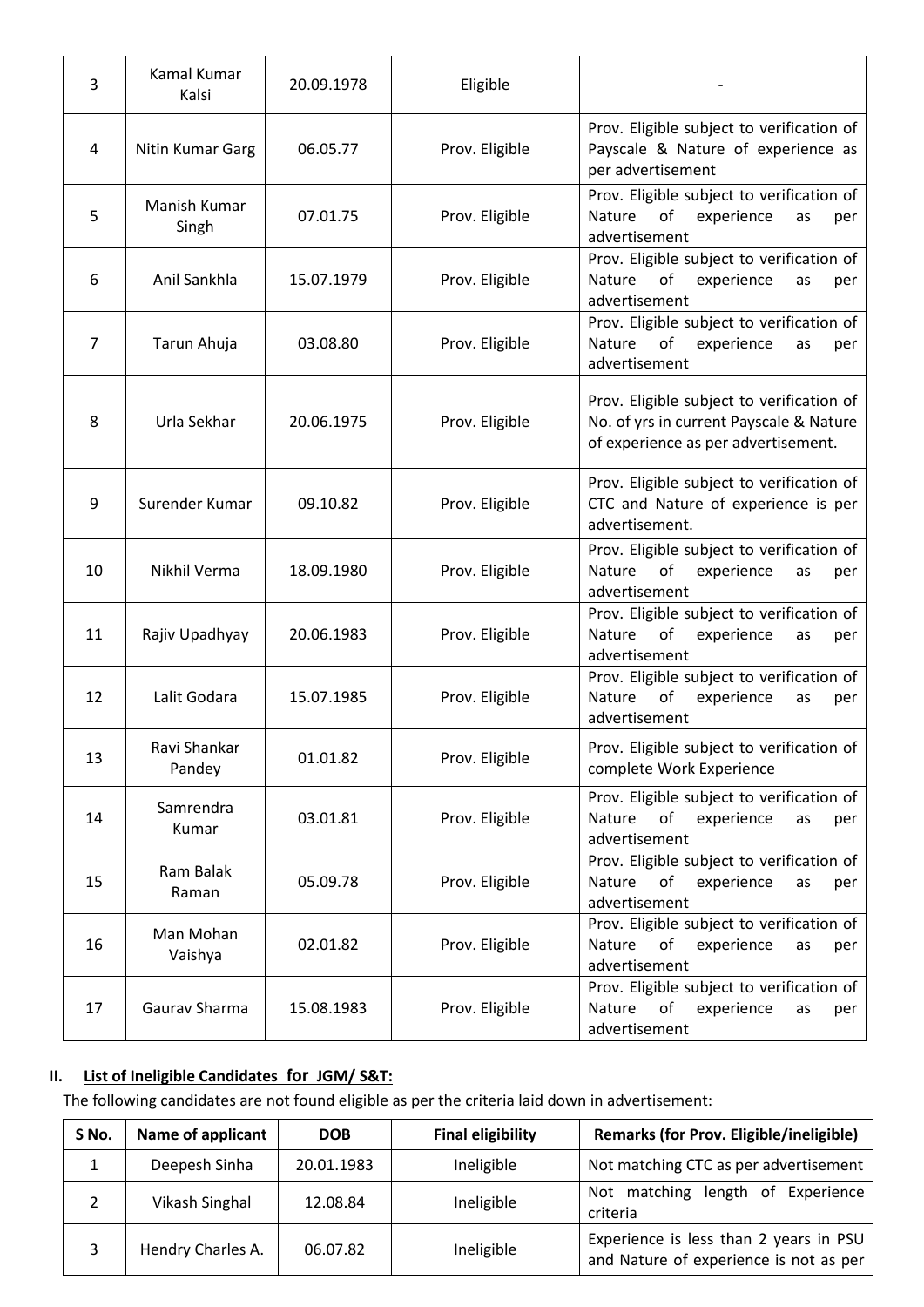|   |                  |          |            | advertisement                                                      |
|---|------------------|----------|------------|--------------------------------------------------------------------|
| Δ | Satyendra Maurya | 05.12.85 | Ineligible | Not matching length of Experience<br>criteria as per Advertisement |

**C. DGM/ S&T**

## **I. List of Eligible /Prov. Eligible candidates for DGM/ S&T:**

| S No.          | Name of applicant                | <b>DOB</b> | <b>Final eligibility</b><br>(Eligible/Provisionally | <b>Remarks (for Prov. Eligible/ineligible)</b>                                                                                                                              |
|----------------|----------------------------------|------------|-----------------------------------------------------|-----------------------------------------------------------------------------------------------------------------------------------------------------------------------------|
|                |                                  |            | Eligible)                                           |                                                                                                                                                                             |
| $\mathbf{1}$   | Singh<br>Arun<br>Chauhan         | 13.07.1984 | Eligible                                            |                                                                                                                                                                             |
| $\overline{2}$ | Satyendra Maurya                 | 12.05.1985 | Eligible                                            |                                                                                                                                                                             |
| 3              | Virender Saini                   | 01.08.1987 | Eligible                                            |                                                                                                                                                                             |
| 4              | Shyam Ji Jaiswal                 | 25.02.1981 | Prov. Eligible                                      | Prov. Eligible subject to verification of<br>Revised Pay Scale                                                                                                              |
| 5              | Divyanshu<br><b>Rig</b><br>Preet | 02.06.1986 | Prov. Eligible                                      | Prov. Eligible subject to verification of<br>Nature of experience and current<br>experience                                                                                 |
| 6              | <b>Ataul Haq</b>                 | 15.09.1984 | Prov. Eligible                                      | Prov. Eligible subject to verification of<br>Rites Joining documents for experience                                                                                         |
| $\overline{7}$ | Ravi Roshan                      | 25.01.1986 | Prov. Eligible                                      | Prov. Eligible subject to verification of<br>Nature of experience and Detailed<br>Service proof of DVC & Date of<br>Promotion                                               |
| 8              | Ashish Kumar                     | 02.08.1979 | Prov. Eligible                                      | Prov. Eligible subject to verification of<br>Nature<br>of<br>experience<br>as<br>per<br>advertisement                                                                       |
| 9              | Kausal Yadav                     | 28.06.1989 | Prov. Eligible                                      | Prov. Eligible subject to verification of<br>Nature<br>of<br>experience<br>as<br>per<br>advertisement                                                                       |
| 10             | Patal Parag                      | 09.09.1983 | Prov. Eligible                                      | Prov. Eligible subject to verification of<br>Nature<br>of<br>experience<br>as<br>per<br>advertisement                                                                       |
| 11             | Praveen<br>Kant<br>Sharma        | 22.10.1982 | Prov. Eligible                                      | Prov. Eligible subject to verification of<br>Nature<br>of<br>experience<br>per<br>advertisement.<br>And verification of<br>Latest promotion in scale of Rs.60000-<br>180000 |
| 12             | Amit Kumar                       | 10.06.1987 | Prov. Eligible                                      | Prov. Eligible subject to verification of<br>experience<br>Nature<br>of<br>as<br>per<br>advertisement.<br>And all<br>Promotion letters to be submitted                      |
| 13             | Anil Kumar Mishra                | 29.12.1982 | Prov. Eligible                                      | Prov. Eligible subject to verification of<br>Nature<br>of<br>experience<br>as<br>per<br>advertisement                                                                       |
| 14             | Manoj Kumar                      | 21.08.1982 | Prov. Eligible                                      | Prov. Eligible subject to verification of<br>Nature<br>experience<br>of<br>as<br>per<br>advertisement                                                                       |
| 15             | Divyendra<br>Pratap<br>Singh     | 05.01.1984 | Prov. Eligible                                      | Prov. Eligible subject to verification of<br>Nature<br>of<br>experience<br>as<br>per<br>advertisement Nature of experience<br>and Latest CTC documents to be<br>verified    |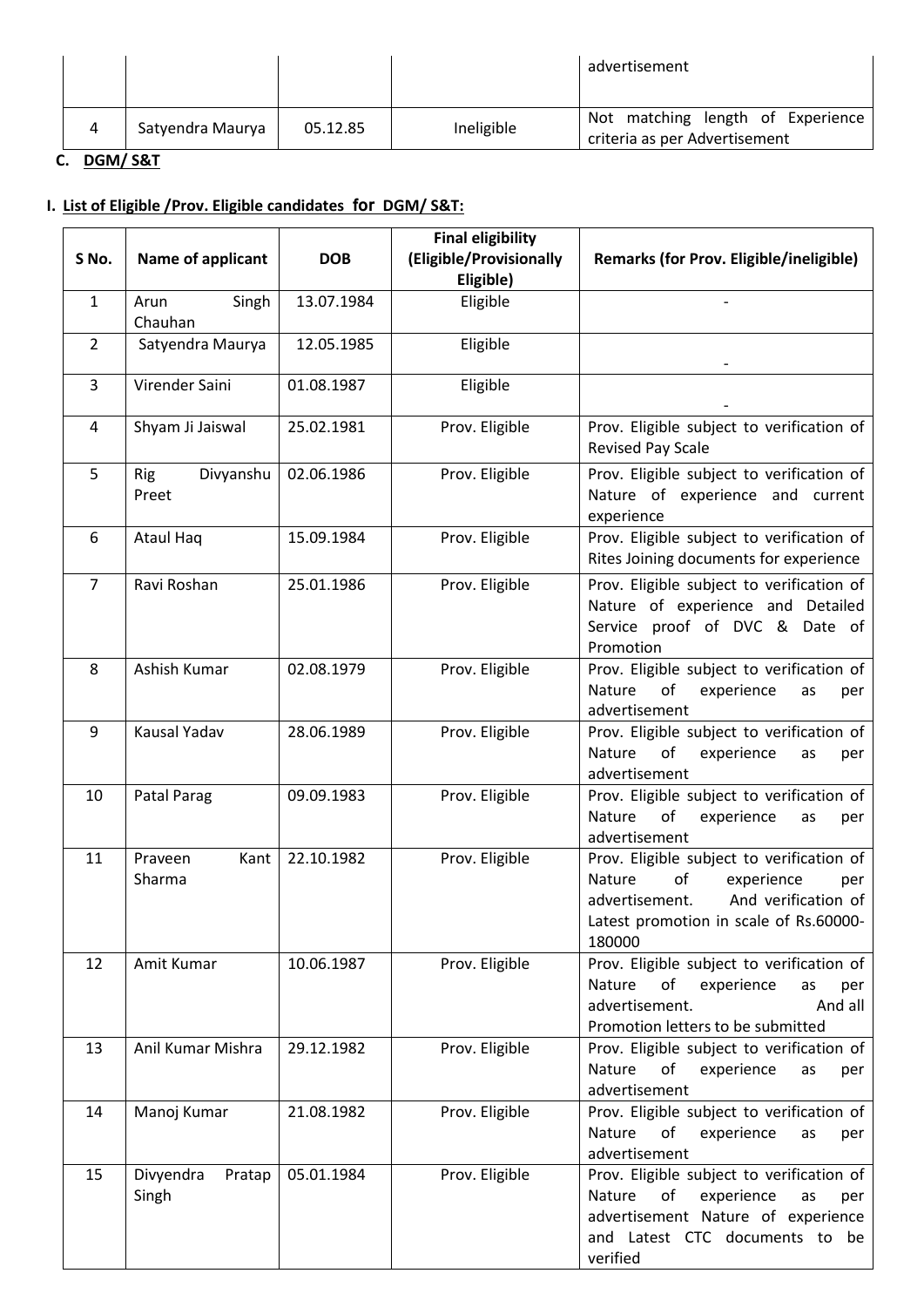| 16 | Ritesh Kumar Sahu          | 16.09.1988   | Prov. Eligible | Prov. Eligible subject to verification of<br>of<br>experience<br><b>Nature</b><br>as<br>per<br>advertisement                                                                   |
|----|----------------------------|--------------|----------------|--------------------------------------------------------------------------------------------------------------------------------------------------------------------------------|
| 17 | Rajeev Kamal               | 13.09.1980   | Prov. Eligible | Prov. Eligible subject to verification of<br>Nature<br>of<br>experience<br>as<br>per<br>advertisement                                                                          |
| 18 | Sumit Koul                 | 07.09.1987   | Prov. Eligible | Prov. Eligible subject to verification of<br>Nature<br>of<br>experience<br>as<br>per<br>advertisement                                                                          |
| 19 | Bachchraj Meena            | 05.07.1983   | Prov. Eligible | Prov. Eligible subject to verification of<br>scale Rs.60000-180000                                                                                                             |
| 20 | Rajan Sreenivasan          | 22.02.1981   | Prov. Eligible | Prov. Eligible subject to verification of<br>of<br>experience<br>Nature<br>as<br>per<br>advertisement                                                                          |
| 21 | Shashi Kant Pal            | 02.10.1982   | Prov. Eligible | Prov. Eligible subject to verification of<br>CTC Proof and appointment/ offer<br>letters                                                                                       |
| 22 | Prasant Tewari             | 25 Sept'1987 | Prov. Eligible | Prov. Eligible subject to verification of<br>of<br>experience<br><b>Nature</b><br>as<br>per<br>advertisement                                                                   |
| 23 | Vashishtha Garg            | 07.11.1987   | Prov. Eligible | Prov. Eligible subject to verification of<br>Nature<br>of<br>experience<br>as<br>per<br>advertisement                                                                          |
| 24 | Roshan<br>Kumar<br>Sharma  | 02.06.1982   | Prov. Eligible | Prov. Eligible subject to verification of<br><b>Educational Documents for percentage</b>                                                                                       |
| 25 | Anurag Bhargava            | 22.08.1983   | Prov. Eligible | Prov. Eligible subject to verification of<br>Nature<br>of<br>experience<br>per<br>advertisement.<br>And BEL<br>appointment documents and Pay Scale<br>to be submitted          |
| 26 | Rahul Kushwah              | 30.04.1987   | Prov. Eligible | Prov. Eligible subject to verification of<br>Nature<br>of<br>experience<br>per<br>advertisement and detailed<br>Service<br>proof of DVC & Date of Promotion                    |
| 27 | Saubadra<br>Kumar<br>Gupta | 14.02.1987   | Prov. Eligible | Prov. Eligible subject to verification of<br>of<br>Nature<br>experience<br>as<br>per<br>advertisement<br>and<br>Infosys<br>Technologies service proof<br>to<br>be<br>submitted |
| 28 | Prasad<br>Cherumukkll      | 30.11.1986   | Prov. Eligible | Prov. Eligible subject to verification of<br>nature of experience is per<br>advertisement and Educational<br>Documents for percentage verification                             |

# **II. List of Ineligible Candidates for DGM/ S&T:**

| S No. | <b>Name of applicant</b> | <b>DOB</b> | <b>Final eligibility</b> | <b>Remarks (for Prov. Eligible/ineligible)</b>          |
|-------|--------------------------|------------|--------------------------|---------------------------------------------------------|
|       | Balaram Behera           | 18.07.1976 | Ineligible               | Not fulfilling age criteria                             |
|       | Kundan Kumar             | 13.12.1982 | Ineligible               | Not fulfilling 2 yrs experience in current<br>Pay scale |
| 3     | Deepesh Sinha            | 20.01.1983 | Ineligible               | Not matching CTC criteria                               |
| 4     | Shubhankit<br>Srivastava | 07.01.1989 | Ineligible               | Not fulfilling 2 yrs experience in current<br>Pay scale |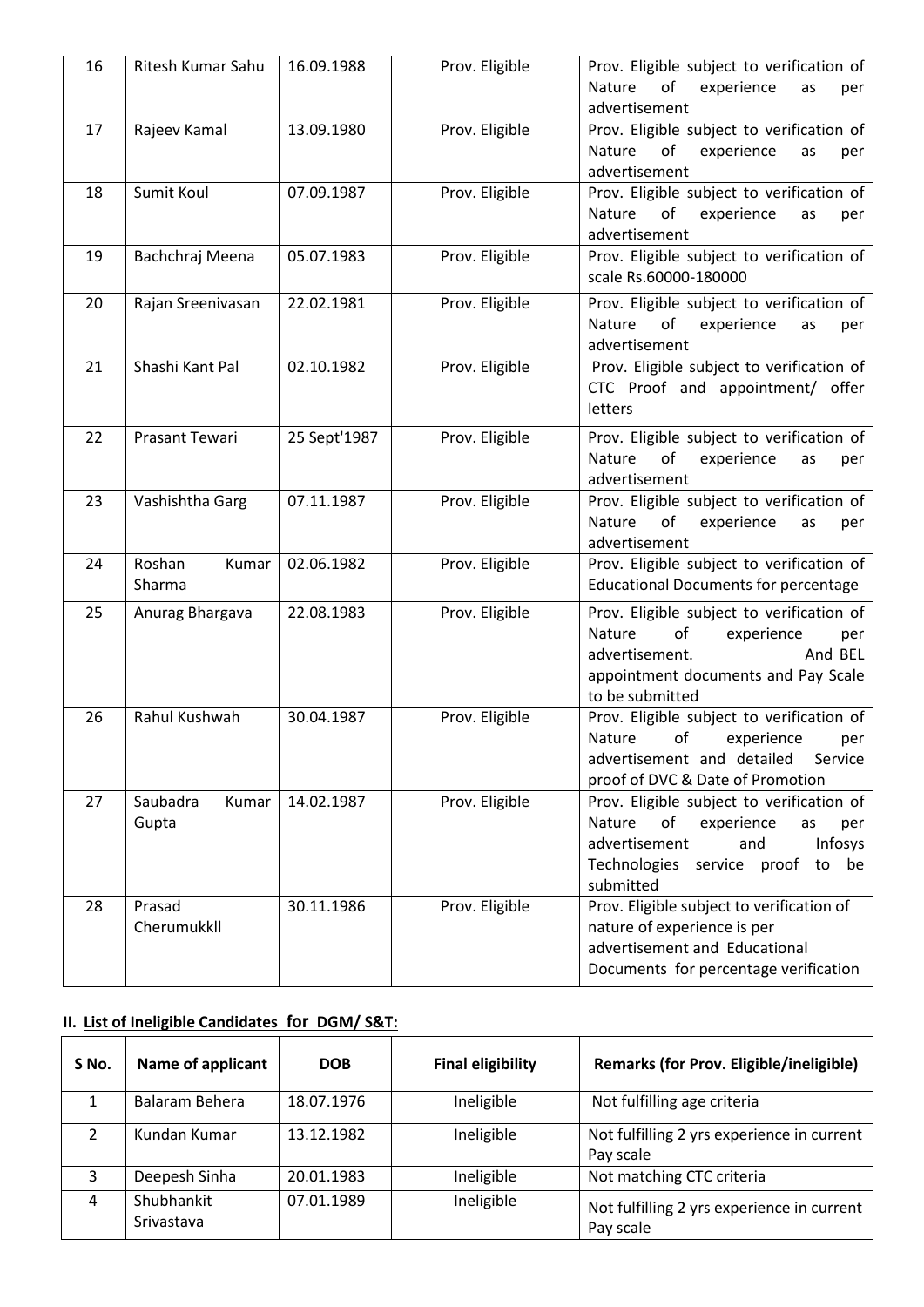| 5              | Jitesh Tulsiani         | 25.09.1980 | Ineligible | Not matching CTC and nature of<br>experience criteria                                                                           |
|----------------|-------------------------|------------|------------|---------------------------------------------------------------------------------------------------------------------------------|
| 6              | Girijesh Kumar<br>Singh | 05.07.1985 | Ineligible | Not fulfilling 2 yrs experience in current<br>Pay scale and nature of experience                                                |
| $\overline{7}$ | Ajanta Boro             | 01.06.1979 | Ineligible | Presently not in working and Over age                                                                                           |
| 8              | Raj Kumar Sharma        | 15.04.1979 | Ineligible | Not fulfilling 2 yrs experience in current<br>Pay scale and nature of experience                                                |
| 9              | Amit Kumar Kalia        | 12.10.1984 | Ineligible | Not fulfilling Nature of experience<br>criteria and not fulfilling 2 yrs<br>experience in current Pay scale                     |
| 10             | Abhijit Kumar Saha      | 12.01.1977 | Ineligible | Not fulfilling nature of experience<br>criteria and percentage criteria                                                         |
| 11             | Rohit Acharya           | 14.11.1986 | Ineligible | Not fulfilling nature of experience<br>criteria and presently not working                                                       |
| 12             | Kulbhushan<br>Upadhyay  | 15.02.1984 | Ineligible | Not fulfilling nature of experience<br>criteria & 2 yrs experience in current<br>Pay scale.<br>Proof of promotion not submitted |
| 13             | Saurab Sharma           | 22.08.1985 | Ineligible | Not fulfilling nature of experience and<br>Pay scale criteria                                                                   |

### **D. Manager/ S&T**

## **I. List of Eligible /Prov. Eligible candidates for Manager/ S&T:**

| S No.          | Name of applicant                  | <b>DOB</b> | <b>Final eligibility</b><br>(Eligible/Provisionally<br>Eligible) | Remarks (for Prov. Eligible/ ineligible)                                                                                                                                    |
|----------------|------------------------------------|------------|------------------------------------------------------------------|-----------------------------------------------------------------------------------------------------------------------------------------------------------------------------|
| $\mathbf{1}$   | Manmohan Panda                     | 07.08.1986 | Eligible                                                         |                                                                                                                                                                             |
| $\overline{2}$ | Amit Kumar Singh                   | 15.09.1983 | Eligible                                                         |                                                                                                                                                                             |
| 3              | Lalit Popat Khade                  | 16.10.1989 | Eligible                                                         |                                                                                                                                                                             |
| 4              | Ram Pratap Singh                   | 10.04.1990 | Eligible                                                         |                                                                                                                                                                             |
| 5              | Sanjeev Kumar                      | 01.01.1985 | Prov. Eligible                                                   | Prov. Eligible subject to verification of<br>Degree Certificate, Date of joining,<br>present CTC                                                                            |
| 6              | Saurab Sharma                      | 22.08.1985 | Prov. Eligible                                                   | Prov. Eligible subject to verification of<br>Nature of experience as per<br>advertisement                                                                                   |
| 7              | Kulbhushan<br>Upadhyay             | 15.02.1984 | Prov. Eligible                                                   | Prov. Eligible subject to verification of<br>Nature of experience as per<br>advertisement                                                                                   |
| 8              | Argha Sana                         | 19.02.1990 | Prov. Eligible                                                   | Prov. Eligible subject to verification of<br>Degree Certificate                                                                                                             |
| 9              | Srinivasa Laxmi<br>Manas Gollapudi | 06.02.1991 | Prov. Eligible                                                   | Prov. Eligible subject to verification of<br>all Experience certificates, dates given<br>in the experience certificates and<br>Nature of experience as per<br>advertisement |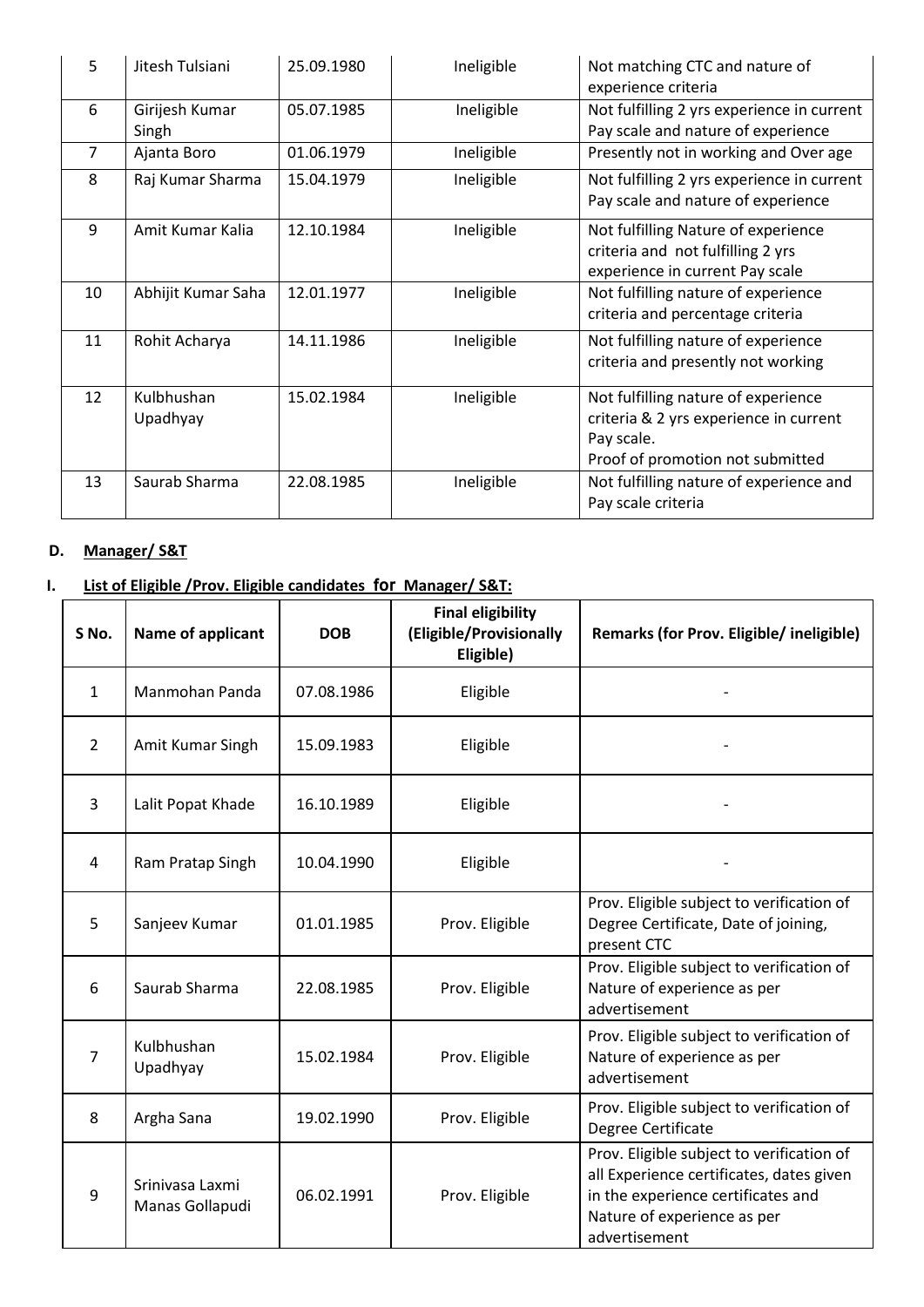| 10 | P. Karthik                  | 23.11.1982 | Prov. Eligible | Prov. Eligible subject to verification of<br>Nature of experience as per<br>advertisement                                                                                                                                                      |  |
|----|-----------------------------|------------|----------------|------------------------------------------------------------------------------------------------------------------------------------------------------------------------------------------------------------------------------------------------|--|
| 11 | Deep Ratan Patwa            | 22.09.1982 | Prov. Eligible | Prov. Eligible subject to verification of<br>date of joining and CTC authenticated<br>by L&T.                                                                                                                                                  |  |
| 12 | Vikas Goyal                 | 07.02.1987 | Prov. Eligible | Prov. Eligible subject to verification of<br>CTC (Actual 11.63 LPA) as extra amount<br>added by applicant (mob. recharge,<br>laptop, bonus) is not part of salary<br>package. And verification of Nature of<br>experience as per advertisement |  |
| 13 | Saurabh Bhargava            | 30.03.1985 | Prov. Eligible | Prov. Eligible subject to verification of<br>total experience and verification of<br>nature of Experience.                                                                                                                                     |  |
| 14 | Satish Kumar Singh          | 22.01.1985 | Prov. Eligible | Prov. Eligible subject to verification of<br>Nature of experience as per<br>advertisement                                                                                                                                                      |  |
| 15 | Md Zeeshan Khan             | 24.10.1991 | Prov. Eligible | Prov. Eligible subject to verification of<br>CTC by the company and nature of<br>Experience.                                                                                                                                                   |  |
| 16 | Kautilya Sharma             | 01.09.1982 | Prov. Eligible | Prov. Eligible subject to verification of<br><b>Educational Qualification, presently</b><br>working proof, verification of date of<br>holding Grade pay and nature of<br>Experience.                                                           |  |
| 17 | Kuldeep Singh<br>Rawat      | 25.03.1985 | Prov. Eligible | Prov. Eligible subject to verification of<br>educational Qualification, proof of<br>joining in the present grade, nature of<br>Experience                                                                                                      |  |
| 18 | Chavvakula Mouli<br>Krishna | 30.08.1986 | Prov. Eligible | Prov. Eligible subject to verification of<br>Nature of experience as per<br>advertisement                                                                                                                                                      |  |
| 19 | Sachin Kumar                | 02.08.1987 | Prov. Eligible | Prov. Eligible subject to verification of<br>Nature of experience as per<br>advertisement                                                                                                                                                      |  |
| 20 | Ravi Prakash<br>Malviya     | 15.03.1985 | Prov. Eligible | Prov. Eligible subject to verification of<br>proof of joining in the present pay scale<br>(i.e. 20.10.2017) as mentioned by<br>applicant in the application and<br>verification of nature of Experience.                                       |  |
| 21 | Vinay Tyagi                 | 27.09.1985 | Prov. Eligible | Prov. Eligible subject to verification of<br>Nature of experience as per<br>advertisement                                                                                                                                                      |  |
| 22 | Sameer Altaf Bazaz          | 02.07.1987 | Prov. Eligible | Prov. Eligible subject to verification of<br>Proof of 3 months experience (March<br>to May 2011) as Business Analyst at<br>Bangalore as mentioned in the<br>application.                                                                       |  |
| 23 | Ankit Bhardwaj              | 30.07.1991 | Prov. Eligible | Prov. Eligible subject to verification of<br>Nature of experience as per<br>advertisement                                                                                                                                                      |  |
| 24 | Navanit Kumar<br>Srivastava | 01.04.1984 | Prov. Eligible | Prov. Eligible subject to verification of<br>Degree Certificate and nature of<br>Experience.                                                                                                                                                   |  |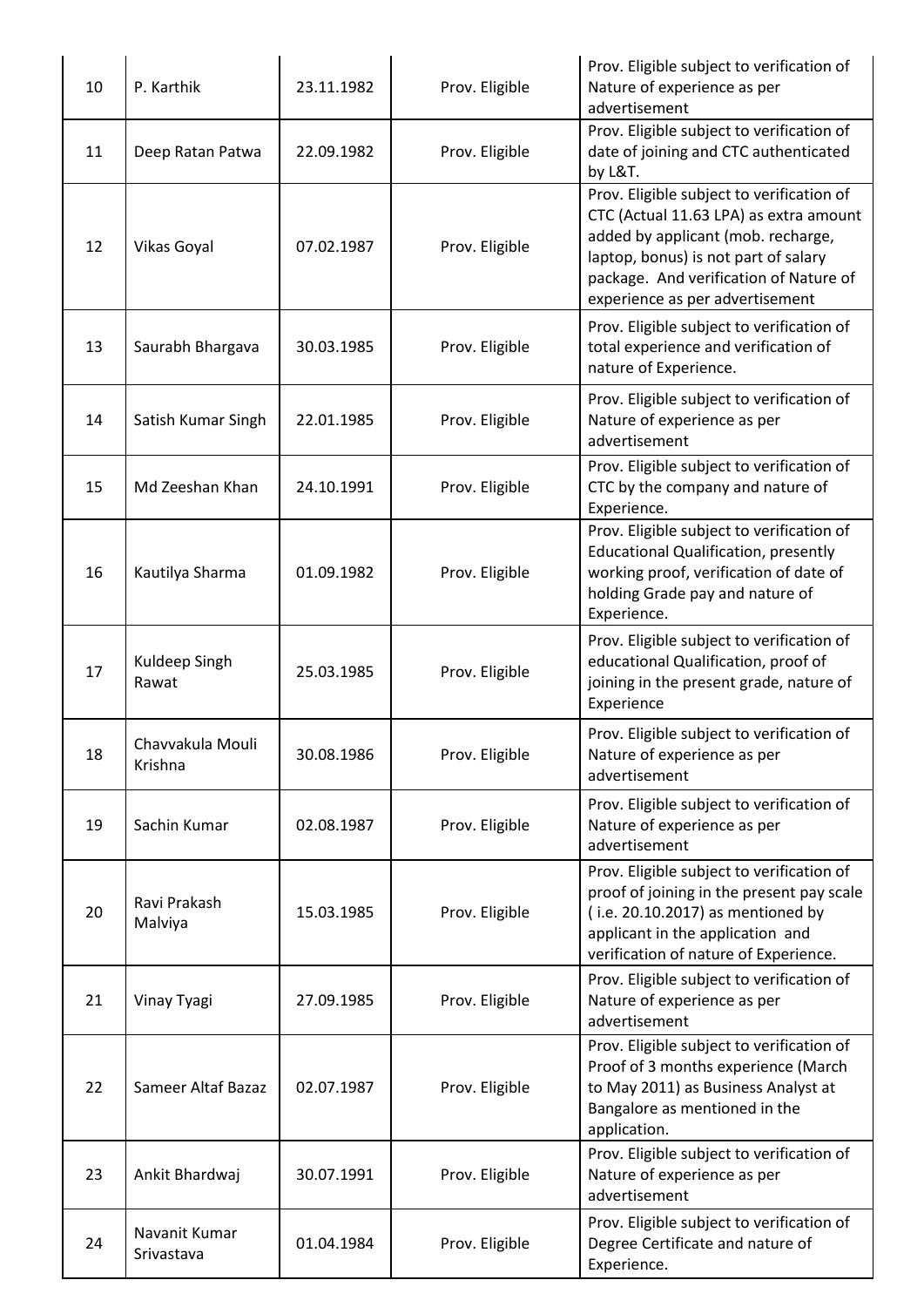| 25 | Avinash Kumar             | 12.10.1984 | Prov. Eligible                                                                                                                                                        | Prov. Eligible subject to verification of<br>Nature of experience as per<br>advertisement                                                              |  |
|----|---------------------------|------------|-----------------------------------------------------------------------------------------------------------------------------------------------------------------------|--------------------------------------------------------------------------------------------------------------------------------------------------------|--|
| 26 | Amit Kumar                | 10.06.1987 | Prov. Eligible                                                                                                                                                        | Prov. Eligible subject to verification of<br>present pay scale and level w.e.f.<br>13.05.2020 and nature of Experience.                                |  |
| 27 | Rahul Kumar Sagar         | 17.07.1987 | Prov. Eligible subject to verification of<br>proof of initial date of joining as well as<br>Prov. Eligible<br>proof of date of joining in present pay<br>scale/grade. |                                                                                                                                                        |  |
| 28 | Anil Kumar                | 10.02.1985 | Prov. Eligible                                                                                                                                                        | Prov. Eligible subject to verification of<br>of proof of initial date of joining as well<br>as proof of date of joining in present<br>pay scale/grade. |  |
| 29 | Anala Siva Pavan          | 09.07.1991 | Prov. Eligible                                                                                                                                                        | Prov. Eligible subject to verification of<br>Nature of experience as per<br>advertisement                                                              |  |
| 30 | Jyoti Bhushan<br>Verma    | 30.10.1985 | Prov. Eligible                                                                                                                                                        | Prov. Eligible subject to verification of<br>date of joining in specific pay scale in<br>FCI and nature of Experience.                                 |  |
| 31 | Surendran A.S.            | 29.07.1994 | Prov. Eligible                                                                                                                                                        | Prov. Eligible subject to verification of<br>Nature of experience as per<br>advertisement                                                              |  |
| 32 | Abhishek Bhushan<br>Verma | 21.08.1987 | Prov. Eligible                                                                                                                                                        | Prov. Eligible subject to verification of<br>Degree Certificate, date of holding<br>present pay scale and nature of<br>experience.                     |  |

# **II. List of Ineligible Candidates for Manager/ S&T:**

| S No.          | Name of<br>applicant               | <b>DOB</b> | <b>Final eligibility</b> | Remarks (for Prov. Eligible/ ineligible)                                                                                              |  |
|----------------|------------------------------------|------------|--------------------------|---------------------------------------------------------------------------------------------------------------------------------------|--|
| 1              | Ankit Gautam                       | 17.07.1992 | Ineligible               | Not matching CTC criteria, date of<br>holding present CTC is not clear and<br>Not processing nature of experience as<br>per the advt. |  |
| $\overline{2}$ | Abhishek Ranjan                    | 20.11.1984 | Ineligible               | Not matching CTC criteria and Not<br>processing nature of experience as per<br>the advt.                                              |  |
| 3              | Harish Sharma                      | 16.01.1987 | Ineligible               | Not matching Pay scale/CTC criteria<br>Degree Certificates and Not processing<br>nature of experience as per the advt.                |  |
| 4              | Sahel Uz Zaman                     | 22.09.1985 | Ineligible               | Not matching Pay scale/CTC criteria<br>Not processing nature of experience as<br>per the advt.                                        |  |
| 5              | Kapil                              | 12.09.1982 | Ineligible               | Not matching Pay scale criteria and<br>number of years in requisite pay scale<br>is less than required                                |  |
| 6              | Saravanakumar S.                   | 03.06.1984 | Ineligible               | Presently not working and not<br>matching CTC criteria                                                                                |  |
| 7              | <b>Bonaala</b><br>Rajasekhar Reddy | 06.02.1988 | Ineligible               | Presently not working                                                                                                                 |  |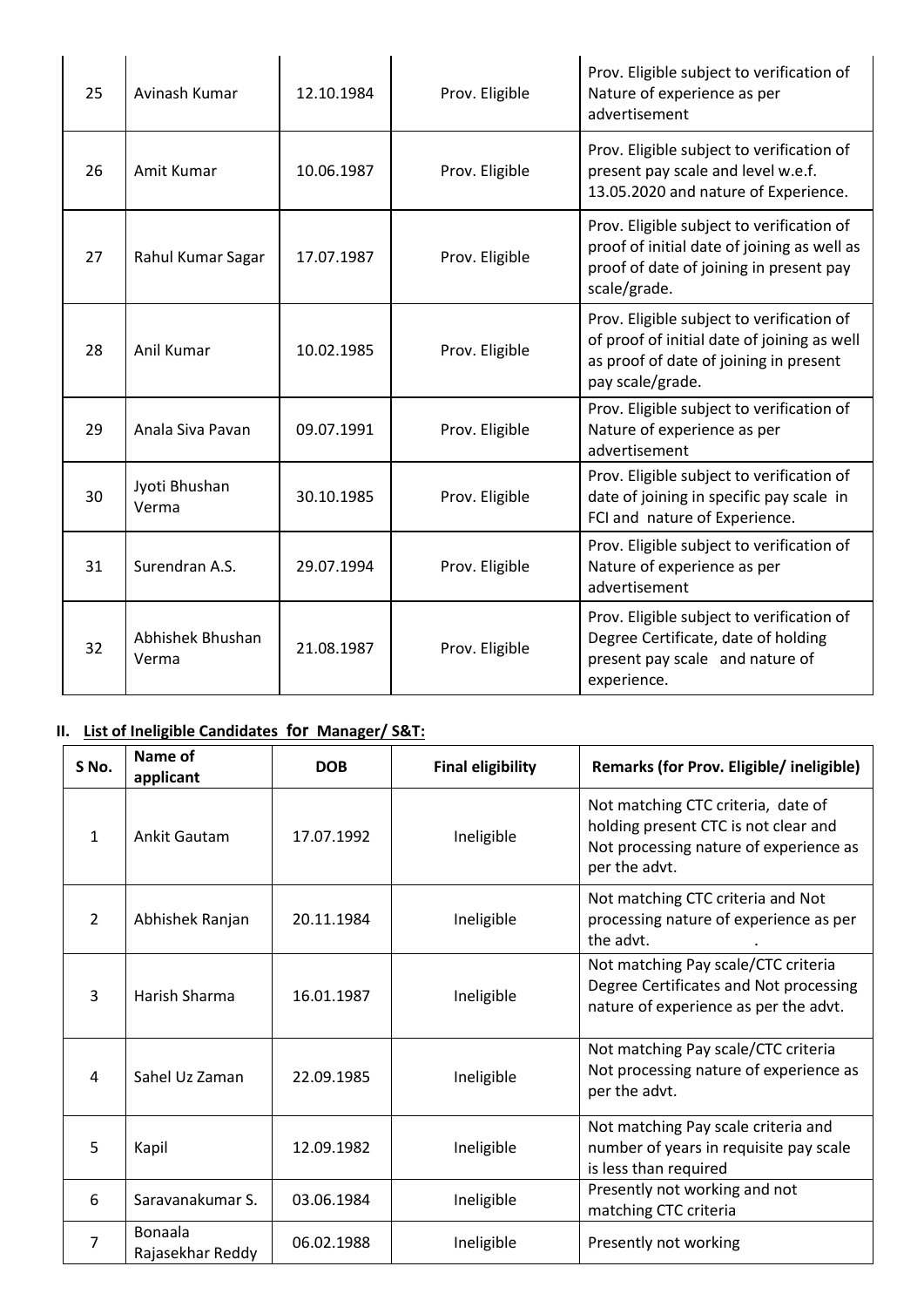| 8  | Srinivasan G. | 05.01.1985 | Ineligible                                                                       | Not fulfilling CTC criteria, EQ criteria<br>and Not processing nature of<br>experience as per advt.                                                |  |
|----|---------------|------------|----------------------------------------------------------------------------------|----------------------------------------------------------------------------------------------------------------------------------------------------|--|
| 9  | Rituraj Kumar | 01.01.1991 | Not matching CTC criteria and nature of<br>Ineligible<br>experience as per advt. |                                                                                                                                                    |  |
| 10 | Sankalp Kohli | 25.12.1984 | Ineligible                                                                       | Not matching CTC criteria and nature of<br>experience as per advt.                                                                                 |  |
| 11 | Geetanjali    | 16.08.1983 | Ineligible                                                                       | Not matching CTC criteria, degree<br>certificates and experience documents<br>not attached and not fulfilling nature of<br>experience as per advt. |  |
| 12 | Umesh Kumar   | 15.01.1986 | Ineligible                                                                       | Not having 2 yrs service in Pay scale of<br>Rs. 50000-160000/-                                                                                     |  |

**E.** Shortlisted candidates for the posts of **AGM/ S&T, JGM/ S&T, DGM/ S&T and Manager/ S&T** as per the above **tables A(I)**, **B(I), C(I) and D(I)** are directed to report for the Interview as per the details below:

| Sr. No. | <b>Post</b> | <b>No. Of Candidates</b> | <b>Schedule of Interview</b>     | <b>Time and Venue</b>                                                                |  |
|---------|-------------|--------------------------|----------------------------------|--------------------------------------------------------------------------------------|--|
|         | AGM/S&T     | 17                       | 15.02.2021                       |                                                                                      |  |
|         | JGM/S&T     | 17                       | 16.02.2021                       | <b>Reporting Time: 9 AM</b>                                                          |  |
| 3       | DGM/S&T     | 28                       | 17.02.2021                       | 10 AM at Corporate Office,<br>Ircon International Ltd,<br>C 4 District Centre Saket, |  |
| 4       | Manager/S&T | 32                       | Sr. No. 1 to 16 on<br>18.02.2021 |                                                                                      |  |
|         |             |                          | Sr. No 17 to 32 on<br>19.02.2021 | 110017                                                                               |  |

#### **F. Directions for Eligible/ Prov. Eligible Candidates :**

**Candidature of shortlisted candidates for interview is purely provisional subject to subsequent verification of missing documents and also fulfilling the eligibility conditions as advertised.**

**All Eligible / Provisionally Eligible officers** as per the table **A(I)**, **B(I), C(I) and D(I)** above are requested to bring their following original testimonials, **along with a set of self-attested photocopy** , for document verification on the day of interview as per the schedule above at Ircon, Corp. Office, C 4 District Centre Saket:

- 1. Matriculation Certificate (for age)
- 2. Certificate and mark sheets of professional/academic Degree BE/BTech/BSc(Engg). Also, **necessary documents specifying the equivalence or CGPA conversion documents, wherever applicable.**
- 3. Certificates of other professional qualifications, if any;
- 4. **Certificates in proof of experience**, if any, as applicable, **clearly projecting the requisite experience indicating the length and nature of experience and work done, as per eligibility criteria. The experience certificate should clearly indicate the 'From' and 'To' date i.e. date of joining and date of relieving**;
- 5. CTC/pay scale proof as applicable, as per the Advertisement.
- 6. One Photo-identity-card like Aadhar Card, Driving-license, Passport or any other valid document with you for identification
- 7. **Candidates serving in Govt/Central Govt/ State Govt. / Public Sector Undertaking/ Railways and autonomous bodies are required to produce a "No Objection Certificate" from their present employer at the time of interview. However, in the event of difficulty in getting NOC from their parent department, they may submit an undertaking at the time of interview that they will produce proper relieving order from their organization, in case selected; otherwise they will not be allowed to join. In both case, pay protection will be given.**
- **8.** Complete set of self-attested photocopies of all the above mentioned certificates and **other required certificates/ proofs of education, experience, pay scale/CTC.**
- 9. Latest passport sized photograph.